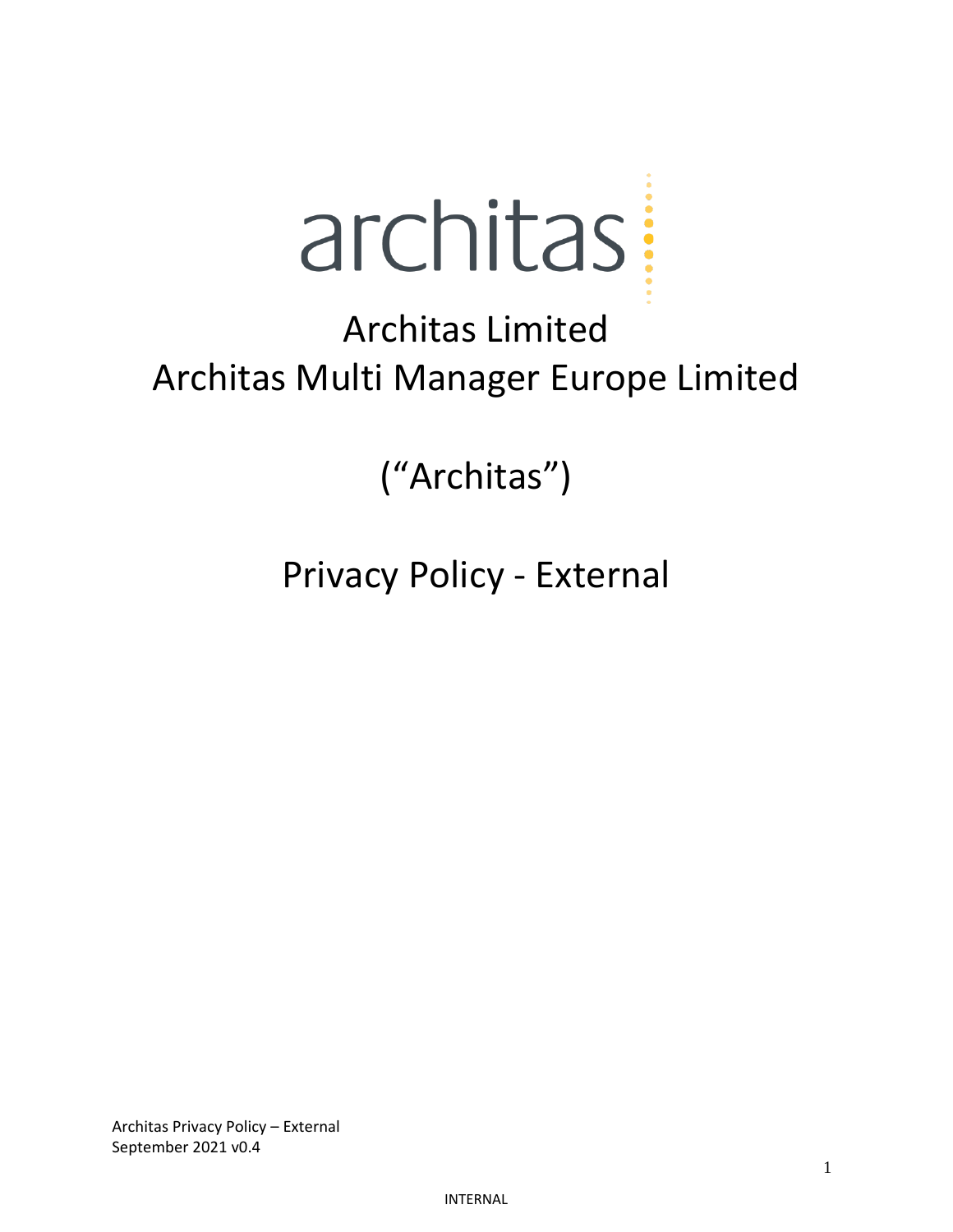## **Contents**

| <b>INTRODUCTION</b>                                       | 3                |
|-----------------------------------------------------------|------------------|
| <b>OUR PRIVACY PRINCIPLES</b>                             | 3                |
| HOW DO WE COLLECT YOUR PERSONAL INFORMATION?              | 3                |
| WHAT PERSONAL INFORMATION DO WE COLLECT?                  | $\boldsymbol{4}$ |
| <b>HOW AND WHY DO WE USE YOUR PERSONAL INFORMATION?</b>   | 5                |
| WHAT IS THE LEGAL BASIS ASSOCIATED WITH THE MAIN PURPOSE? | 6                |
| WHO DO WE SHARE YOUR PERSONAL INFORMATION WITH?           | 10               |
| <b>HOW LONG DO WE KEEP RECORDS FOR?</b>                   | 11               |
| <b>YOUR RIGHTS</b>                                        | 11               |
| <b>MARKETING</b>                                          | 13               |
| <b>CONTACT DETAILS OF THE DATA PROTECTION OFFICER</b>     | 13               |
| <b>ARCHITAS' DATA PRIVACY DECLARATION</b>                 | 13               |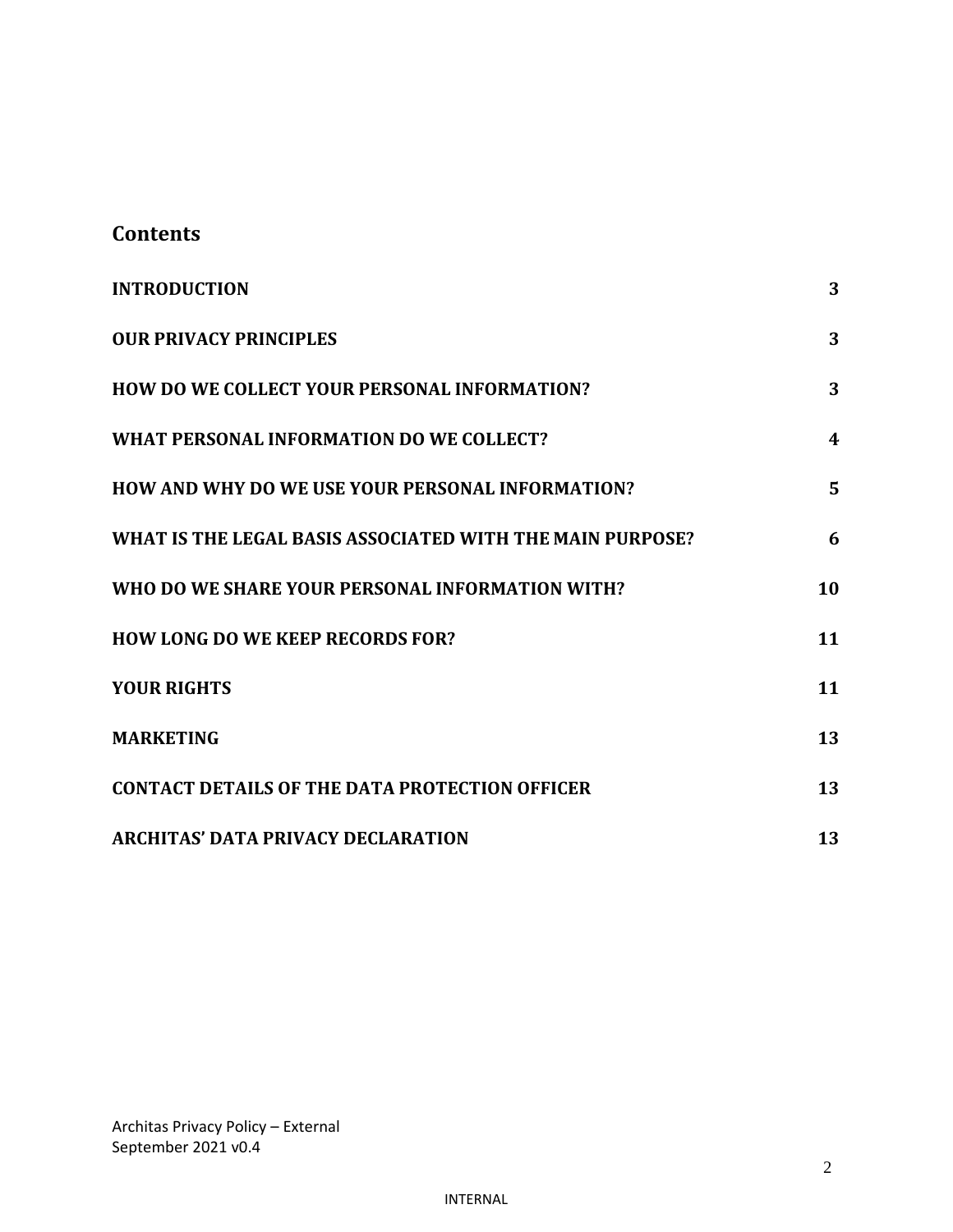## <span id="page-2-0"></span>**Introduction**

Architas is committed to ensuring your privacy and personal information is protected. This Privacy Policy should be brought to the attention of any party whose personal data was included when you provided us with your personal data, where they have given you consent to act on their behalf.

By providing your personal information or the personal information of someone included in your submission, you acknowledge that we may use it only in the ways set out in this Privacy Policy. We may provide you with further notices highlighting certain uses we wish to make of your personal information.

From time to time we may need to make changes to this privacy policy. This could be because of government regulation or new technologies or other developments in data protection laws. You should check the Architas website at [www.architas.com](http://www.architas.com/) periodically to view the most up to date privacy policy.

## <span id="page-2-1"></span>**Our Privacy Principles**

When we collect and use your personal information, we ensure we look after it properly and use it in accordance with our privacy principles set out below, keep it safe and will never sell it.

- 1. Personal information you provide is processed fairly, lawfully and in a transparent manner
- 2. Personal information you provide is collected for a specific purpose and is not processed in a way which is incompatible with the purpose which Architas collected it
- 3. Your personal information is adequate, relevant and limited to what is necessary in relationto the purposes for which it is processed
- 4. Your personal information is kept accurate and, where necessary kept up to date
- 5. Your personal information is kept no longer than is necessary for the purposes for which the personal information is processed
- 6. We will take appropriate steps to keep your personal information secure
- 7. Your personal information is processed in accordance with your rights
- 8. We will only transfer your personal information to another country or an international organisation outside the European Economic Area where we have taken the required steps to ensure that your personal information is protected. Such steps may include placing the party we are transferring information to under contractual obligations to protect it to adequate standards
- 9. Architas and AXA Group companies do not sell your personal information and we also do not permit the selling of customer data by any companies who provide a service to us

## <span id="page-2-2"></span>**How do we collect your personal information?**

Whilst there are a number of ways in which we collect your personal information, the two main ways we collect personal information about you are from things you tell us yourself and from things we ask other people or organisations to share with us. Things you tell us could come from conversations we have on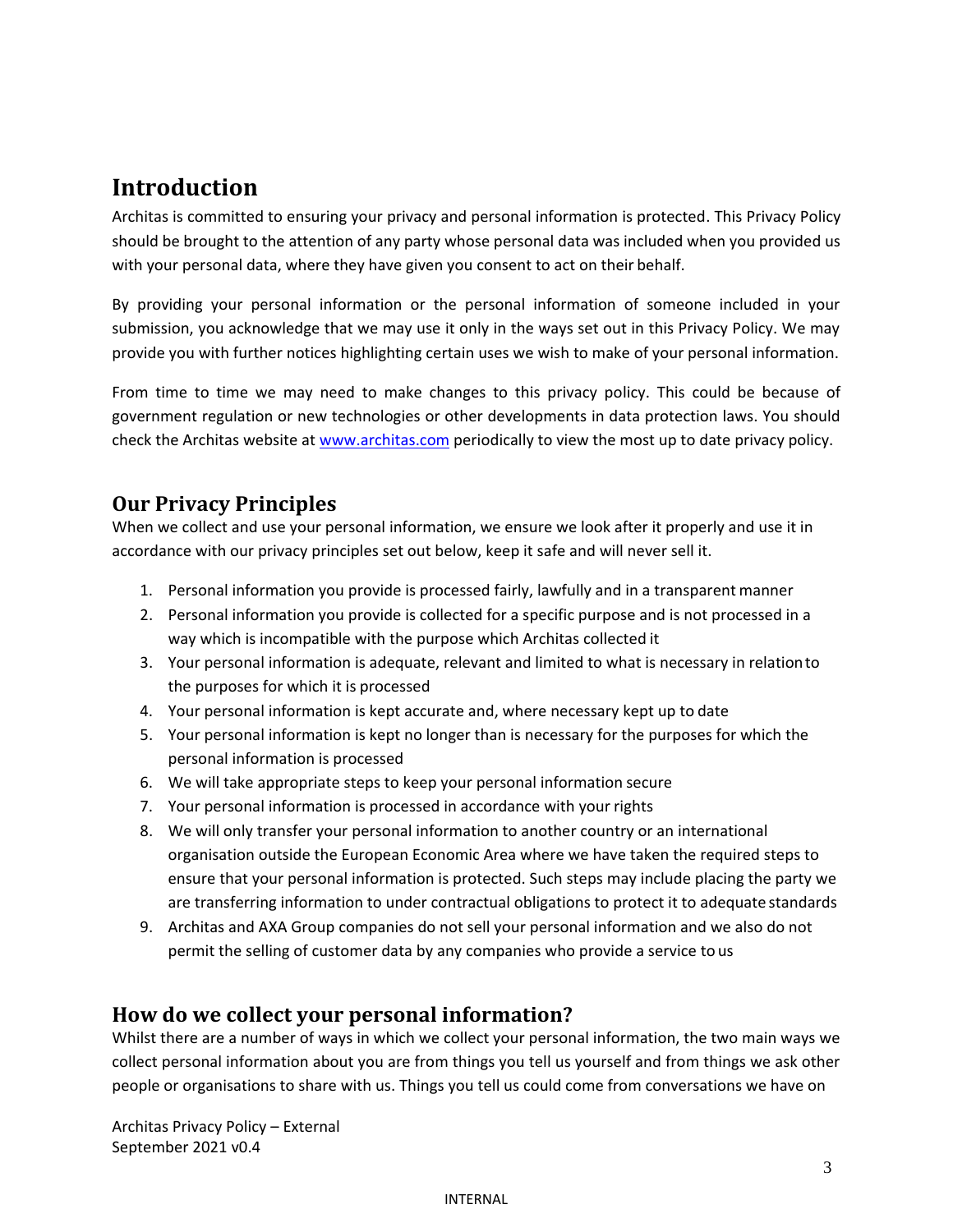the phone, what you've written on a form or if you send us an email. We might also collect information about you from other people and organisations, such as the Financial Conduct Authority or Central Bank of Ireland or by checking databases like the electoral register. Please see below for a list of some of the ways we collect your personal information.

We collect personal information directly from you:

- via application and various event registration forms;
- through feedback forms and other forums;
- when you purchase any of our products or services;
- when you fill out a survey, or vote in a poll on ourwebsite;
- via our telephone calls with you, which may be recorded;
- when you provide your details to us either online or offline;
- when you send an email; and
- via cookies, which you can find out more about in the cookies policy on ourwebsite.

Depending on the nature of our relationship with you, we may also collect your personal information from a number of different sources including:

- through companies which validate identity for financial crime purposes using tools such as the electoral register (this is not a credit check, but a record of the search may be retained);
- from third party registers maintained by regulators such as the Financial Conduct Authority and the Central Bank of Ireland;
- through business interactions between your company and Architas;
- from your financial advisor; and
- from family members if you become incapacitated or unable to provide information relevant to your investment.

## <span id="page-3-0"></span>**What personal information do we collect?**

The information we collect depends on the nature of our relationship with you. For example, if you are a client invested in our funds, we collect personal information such as your name and contact details, your date of birth and information about your bank. Where other people are named in your investment such as beneficiaries, we may ask you to provide information in relation to these people too. We may also collect your consent to send you information about our products and services.

If you are a financial advisor interested in attending our events, we may collect personal information such as your name, contact details and any dietary preferences as well as your consent to send you information about our products and services.

Where we are in a business relationship with you, we may ask you to provide information relating to your colleagues.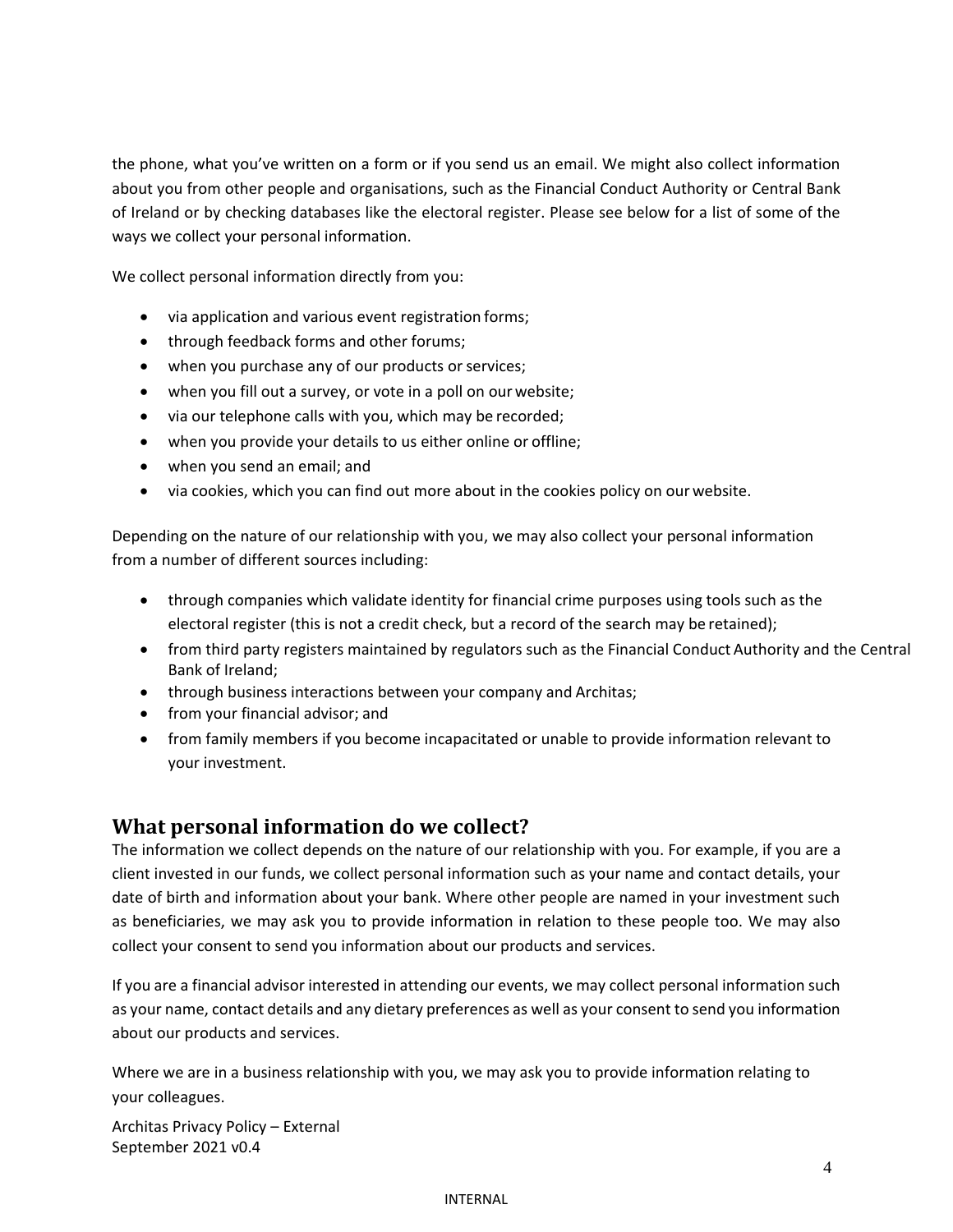Depending on our relationship with you, in certain limited circumstances we may request or receive sensitive personal information about you, such as details about your health if you require correspondence in braille, or your health or religion if you attend our events and have certain dietary preferences.

#### **Where Architas is the data controller of your personal information we may collect the following about you:**

- Personal information
	- $\circ$  contact details such as name, email address, postal address and telephone number
	- o details of any other persons included in the investment
	- $\circ$  identification information such as your date of birth, national insurance number, passport, tax identification number and driving licence
	- o financial information such as bank details
	- o information relevant to your investment
	- $\circ$  information obtained through our use of cookies. You can find out more about this in our cookies policy
	- o your marketing preferences
- Sensitive personal information now called Special Category
	- $\circ$  if you require documents in larger font or braille this could indicate your health status
	- $\circ$  if you attend one of our events we may request details of your dietary preferences which could indicate your health status or religious beliefs

### <span id="page-4-0"></span>**How and why do we use your personal information?**

This is dependent on our relationship with you:

- if you are a client, we use your personal information to administer your investment product;
- if you are a financial advisor or an employee of a financial advisory firm, we use your personal information to provide you with information about our products, services and events;
- if you are an employee of a firm that we have a business relationship with, we useyour personal information as part of our normal course of business;
- if you are a candidate for a job, we use your personal information as part of our recruitment process;
- if you are viewing our website, we use your personal information contained in cookies.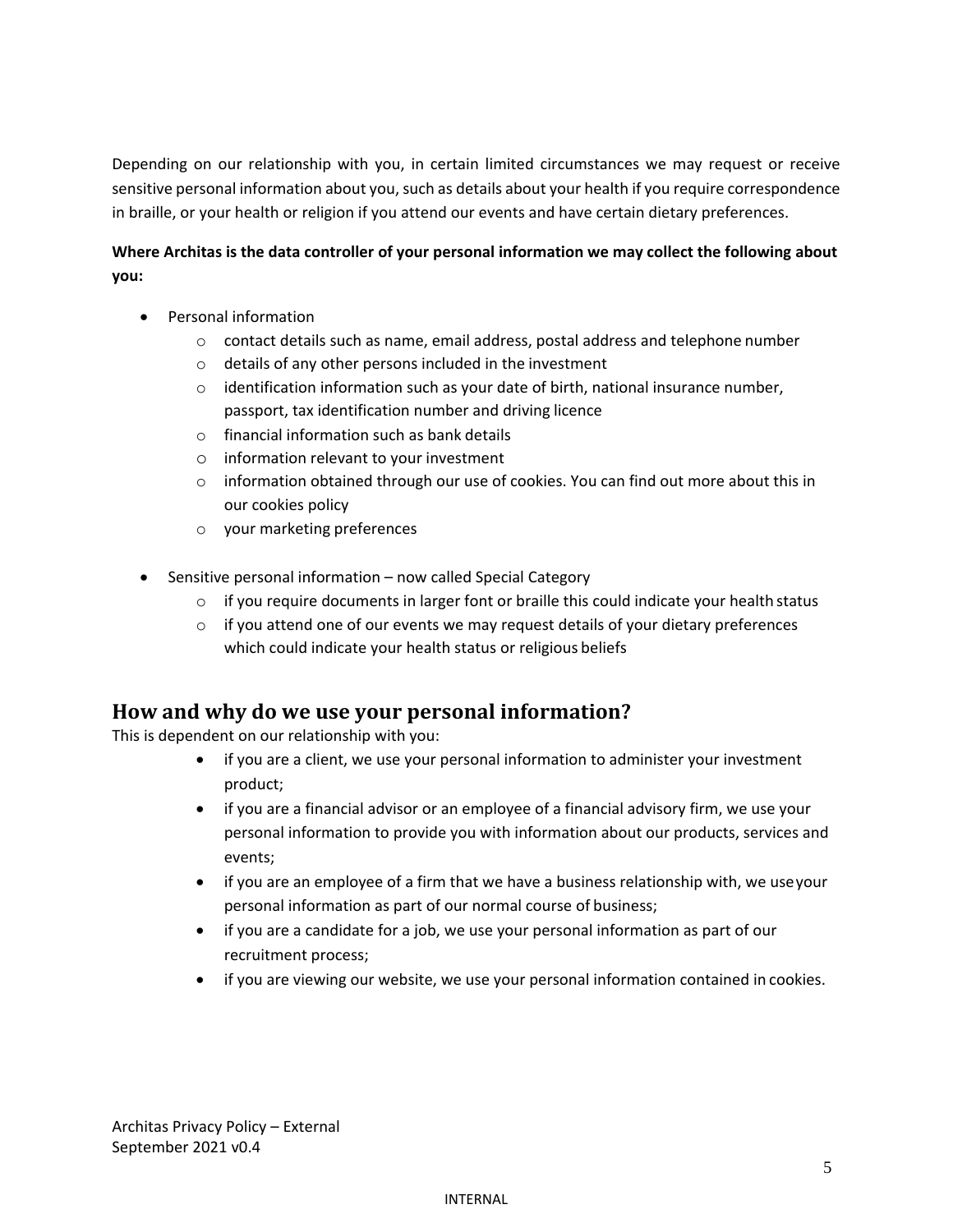## <span id="page-5-0"></span>**What is the legal basis associated with the main purpose?**

As explained, we may process your personal information for a number of different purposes. We also need a reason to use and process your personal information which is called a legal basis.

- Where we are assessing your application and setting you up as an investor, administering and managing your investment, providing all related services, handling any changes to your data, making payments to you and communicating with you, then the processing is necessary for the performance of a contract to which you are party, or is necessary for our legitimate interest.
- Where we are providing you with information about our products or events that we hold, the processing is necessary for our legitimate interest.
- Where we maintain a business relationship with you or your firm, the processing is necessary for our legitimate interest.

If you do not provide information, in the circumstances detailed above, we will be unable to offer you an investment, process your payment requests or interact with you for normal business purposes.

- Where a regulator such as the Financial Conduct Authority or Central Bank of Ireland requires us to maintain certain records of any dealings with you, the processing is necessary for us to meet our legal and regulatory obligations.
- Where we need to use your personal information to establish, exercise or defend our legal rights. For example, when we are faced with any legal claims or where we want to pursue any legal claims ourselves, the processing is necessary for us to meet our legal obligations.
- Where we need to use your personal information to carry out anti-money laundering checks or investigate fraud, the processing is necessary for reasons of public interest.

We will usually only ask for your consent in relation to processing your Special Category information (such as health data), or when providing marketing information to you (including information about other products and services). This will be made clear when you provide your personal information. If we ask for your consent we will explain why it is necessary.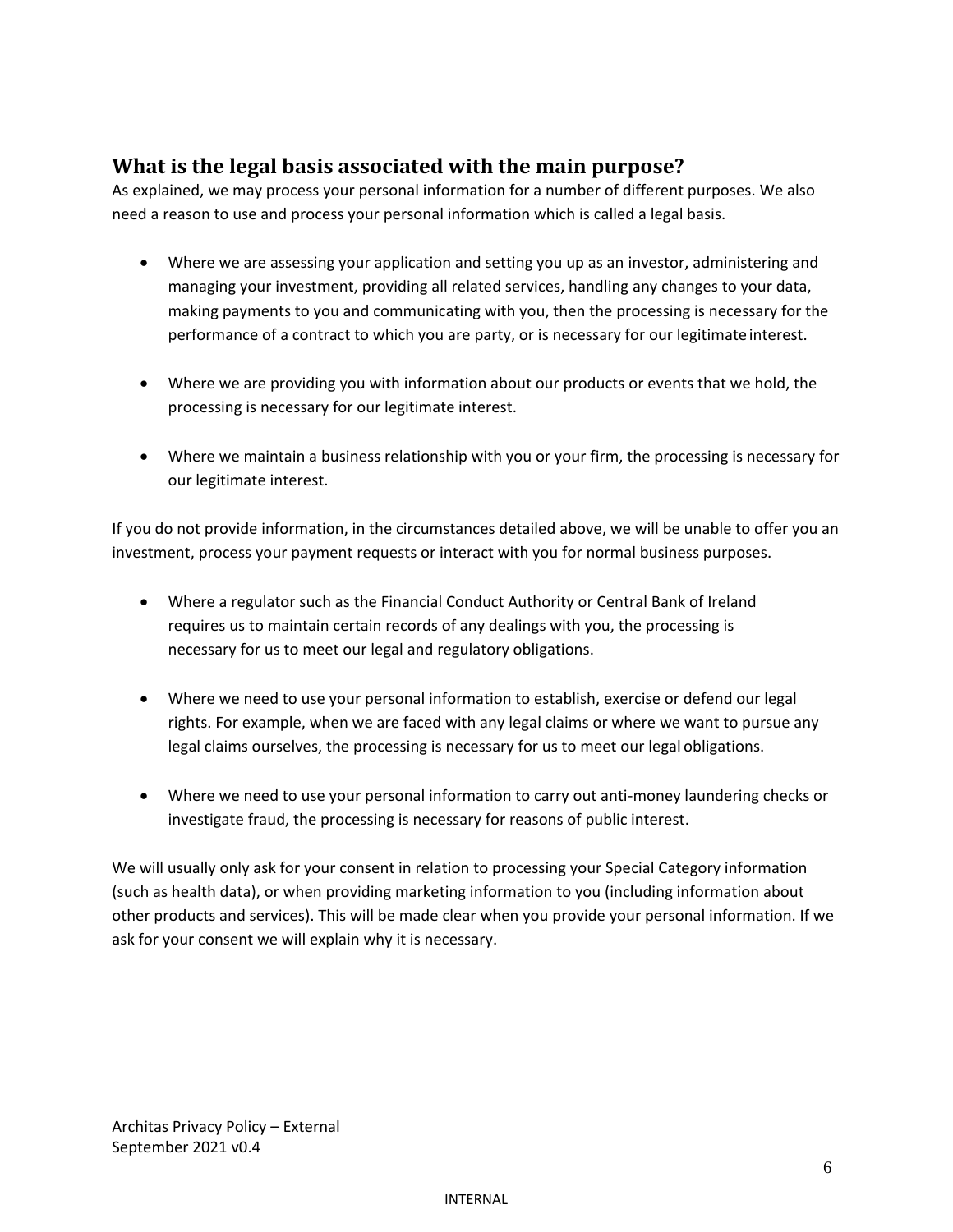| Why we need your personal                                                    | <b>Personal information we may process</b>                                                                                                                                                                                                                                                                                           | Legal basis for processing $-$ because it is                                                                                                                                                                                                                                                                                                                          |  |
|------------------------------------------------------------------------------|--------------------------------------------------------------------------------------------------------------------------------------------------------------------------------------------------------------------------------------------------------------------------------------------------------------------------------------|-----------------------------------------------------------------------------------------------------------------------------------------------------------------------------------------------------------------------------------------------------------------------------------------------------------------------------------------------------------------------|--|
| <i><b>information</b></i>                                                    | shall include, but shall not be limited, to                                                                                                                                                                                                                                                                                          | necessary to:                                                                                                                                                                                                                                                                                                                                                         |  |
|                                                                              | the types of information set out below                                                                                                                                                                                                                                                                                               |                                                                                                                                                                                                                                                                                                                                                                       |  |
|                                                                              |                                                                                                                                                                                                                                                                                                                                      |                                                                                                                                                                                                                                                                                                                                                                       |  |
| To review your investment<br>application (including tax<br>domicile status). | Your name, contact details, date of<br>birth, NI/PPS number, address for<br>tax purposes.<br>Similar information for other individuals<br>included in the investment, such as<br>beneficiaries.                                                                                                                                      | provide you with your investment<br>(contract)<br>meet obligations imposed on us by tax<br>authorities and regulator (legal<br>obligation)                                                                                                                                                                                                                            |  |
| To administer, provide and<br>service your investment.                       | Your name, contact details, date of<br>birth, NI/PPS number, address for<br>tax purposes.<br>Similar information for other individuals<br>included in the investment, such as<br>beneficiaries.<br>Investment performance information.<br>Your bank account details.                                                                 | provide you with your investment<br>(contract)<br>meet obligations imposed on us by tax<br>authorities and regulator (legal<br>obligation)<br>to receive payments from you and to<br>make payments to you (our legitimate<br>interest)                                                                                                                                |  |
| To regularly communicate<br>with you.                                        | Your name, contact details and any<br>information relevant to your<br>investment.<br>Similar information for other individuals<br>included in the investment, such as<br>beneficiaries.<br>Investment performance information.<br>Health information if you request<br>communications in Braille or other<br>easier to read formats. | provide you with your investment<br>(contract)<br>meet obligations imposed on us by tax<br>authorities and regulator (legal<br>obligation)<br>receive payments from you and to make<br>payments to you (our legitimate interest)<br>any Special Category data relating to<br>health will only be processed to provide<br>you with relevant material (your<br>consent) |  |
| To resolve any complaints<br>you may have.                                   | Your name, contact details and any<br>information relevant to your<br>investment.                                                                                                                                                                                                                                                    | resolve any complaints (legal obligation<br>and our legitimate interest)                                                                                                                                                                                                                                                                                              |  |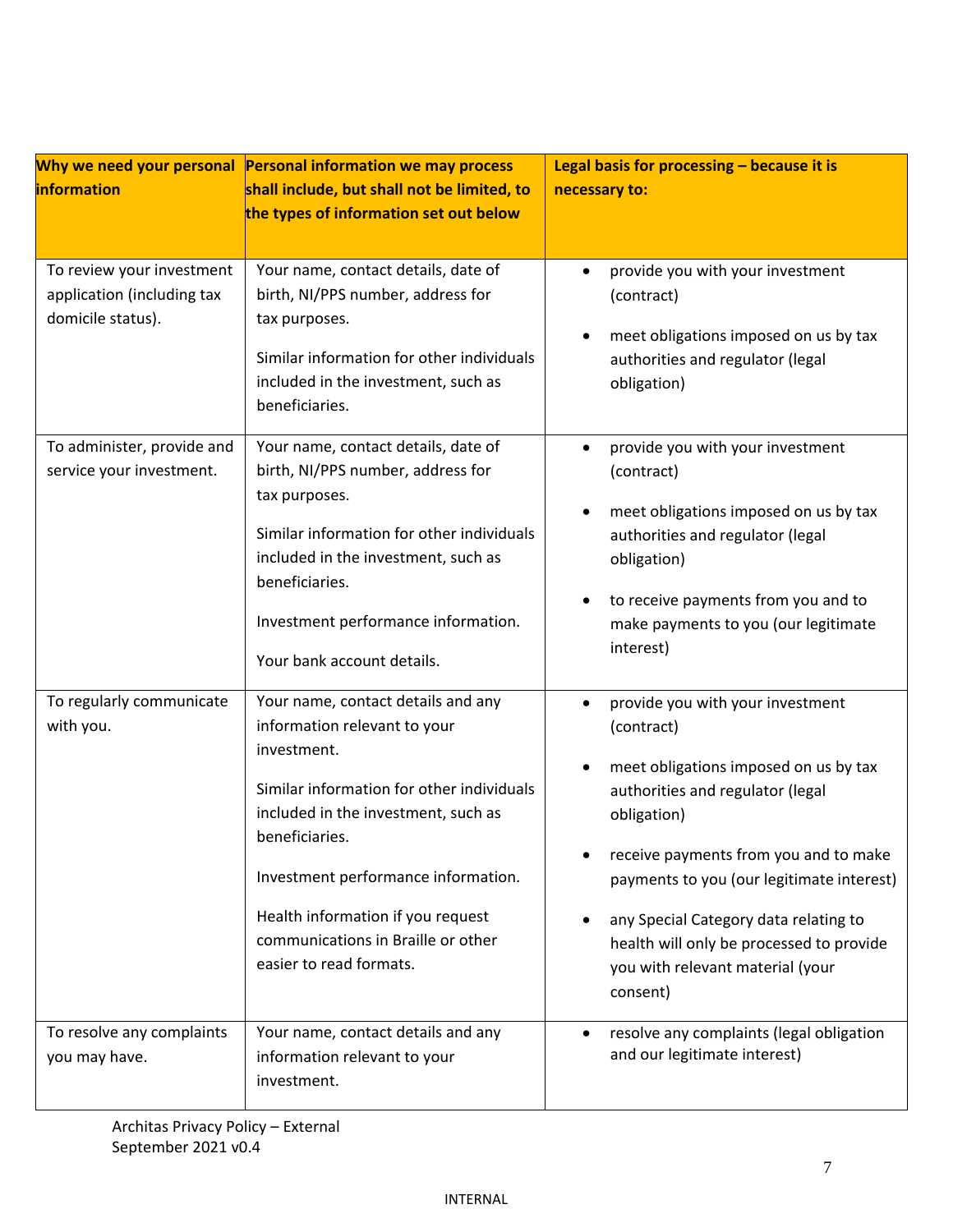| To prevent financial crime                                                                                                                                                                                            | Similar information for other individuals<br>included in the investment, such as<br>beneficiaries.<br>Your name, contact details, date of                                                                                              | provide you with your investment                                                                                                                                                                                                                                      |
|-----------------------------------------------------------------------------------------------------------------------------------------------------------------------------------------------------------------------|----------------------------------------------------------------------------------------------------------------------------------------------------------------------------------------------------------------------------------------|-----------------------------------------------------------------------------------------------------------------------------------------------------------------------------------------------------------------------------------------------------------------------|
| such as money laundering,<br>sanctions breaches, tax<br>evasion and fraud.                                                                                                                                            | birth, NI/PPS number, address for<br>tax purposes.<br>Similar information for other individuals<br>included in the investment, such as<br>beneficiaries.<br>Your bank account details.                                                 | (contract)<br>meet obligations imposed on us by tax<br>authorities and regulator (legal<br>obligation)<br>any special category data or data relating<br>to criminal convictions will only be<br>processed to prevent financial crime<br>(substantial public interest) |
| For our own internal and<br>external management<br>information purposes,<br>maintaining accounting<br>records, analysis of<br>financial results, internal<br>audit requirements,<br>receiving professional<br>advice. | Your name, contact details, date of<br>birth, NI/PPS number, address for<br>tax purposes.<br>Similar information for other individuals<br>included in the investment, such as<br>beneficiaries.<br>Investment performance information. | maintain appropriate records to monitor<br>$\bullet$<br>performance and evaluate business<br>performance (our legitimate interest)<br>meet obligations imposed on us by tax<br>authorities and regulator (legal<br>obligation)                                        |
| For analytical purposes<br>and to improve our<br>products and services.                                                                                                                                               | Your name, contact details, date of<br>birth, NI/PPS number, address for<br>tax purposes.<br>Similar information for other individuals<br>included in the investment, such as<br>beneficiaries.<br>Investment performance information. | internal analysis and service<br>$\bullet$<br>improvement (our legitimate interest)                                                                                                                                                                                   |
| To comply with our legal or<br>regulatory obligations.                                                                                                                                                                | Your name, contact details and any<br>information relevant to your<br>investment.<br>Similar information for other individuals<br>included in the investment, such as                                                                  | meet obligations imposed on us by tax<br>authorities and regulator (legal<br>obligation)                                                                                                                                                                              |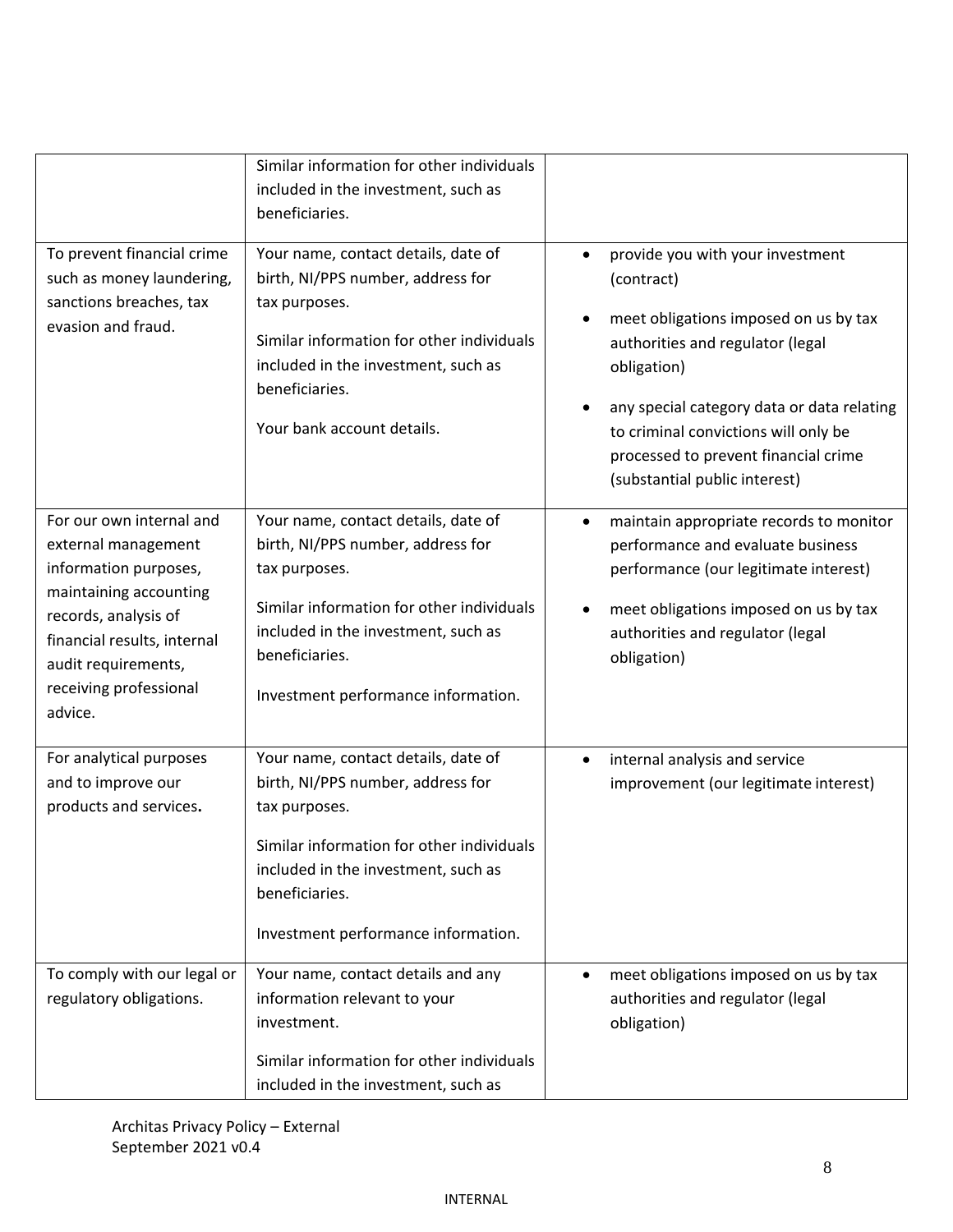|                                                                                                                                                                                  | beneficiaries.                                                                                                                                                                                                                                                                                                                                                                                                                 |                                                                                                                                                                                                                                                                                                                                           |
|----------------------------------------------------------------------------------------------------------------------------------------------------------------------------------|--------------------------------------------------------------------------------------------------------------------------------------------------------------------------------------------------------------------------------------------------------------------------------------------------------------------------------------------------------------------------------------------------------------------------------|-------------------------------------------------------------------------------------------------------------------------------------------------------------------------------------------------------------------------------------------------------------------------------------------------------------------------------------------|
|                                                                                                                                                                                  | Investment performance information.                                                                                                                                                                                                                                                                                                                                                                                            |                                                                                                                                                                                                                                                                                                                                           |
| To develop improved<br>quality, training and<br>security and to create<br>evidence of your servicing<br>or information requests<br>through recorded or<br>monitored phone calls. | Your name, contact details and any<br>information relevant to your<br>investment.<br>Similar information for other individuals<br>included in the investment, such as<br>beneficiaries.<br>Your name, contact details and any<br>information relating to your company<br>and our business relationship.<br>Similar information for other individuals<br>employed by your firm or associated<br>with the business relationship. | maintain appropriate records to monitor<br>$\bullet$<br>performance and evaluate business<br>performance (our legitimate interest)<br>meet obligations imposed on us by tax<br>authorities and regulator (legal<br>obligation)<br>maintain appropriate records to meet<br>business requirements (contract and our<br>legitimate interest) |
| To provide you with<br>relevant marketing<br>information.                                                                                                                        | Your name, contact details and<br>marketing preference.                                                                                                                                                                                                                                                                                                                                                                        | supply promotional material relating to<br>$\bullet$<br>our events, products and services (your<br>consent)                                                                                                                                                                                                                               |
| To provide you with<br>relevant materials,<br>information and<br>refreshments at our<br>events.                                                                                  | Your name, contact details and any<br>information relating to your company<br>and our business relationship.<br>Similar information for other individuals<br>employed by your firm or associated<br>with the business relationship.<br>Your dietary preferences, including any<br>allergies or food associated with<br>religious beliefs.                                                                                      | internal analysis and service<br>$\bullet$<br>improvement (our legitimate interest)<br>supply promotional material relating to<br>our event, products and services (your<br>consent)<br>provide food which may indicate health<br>or religious belief (your consent)                                                                      |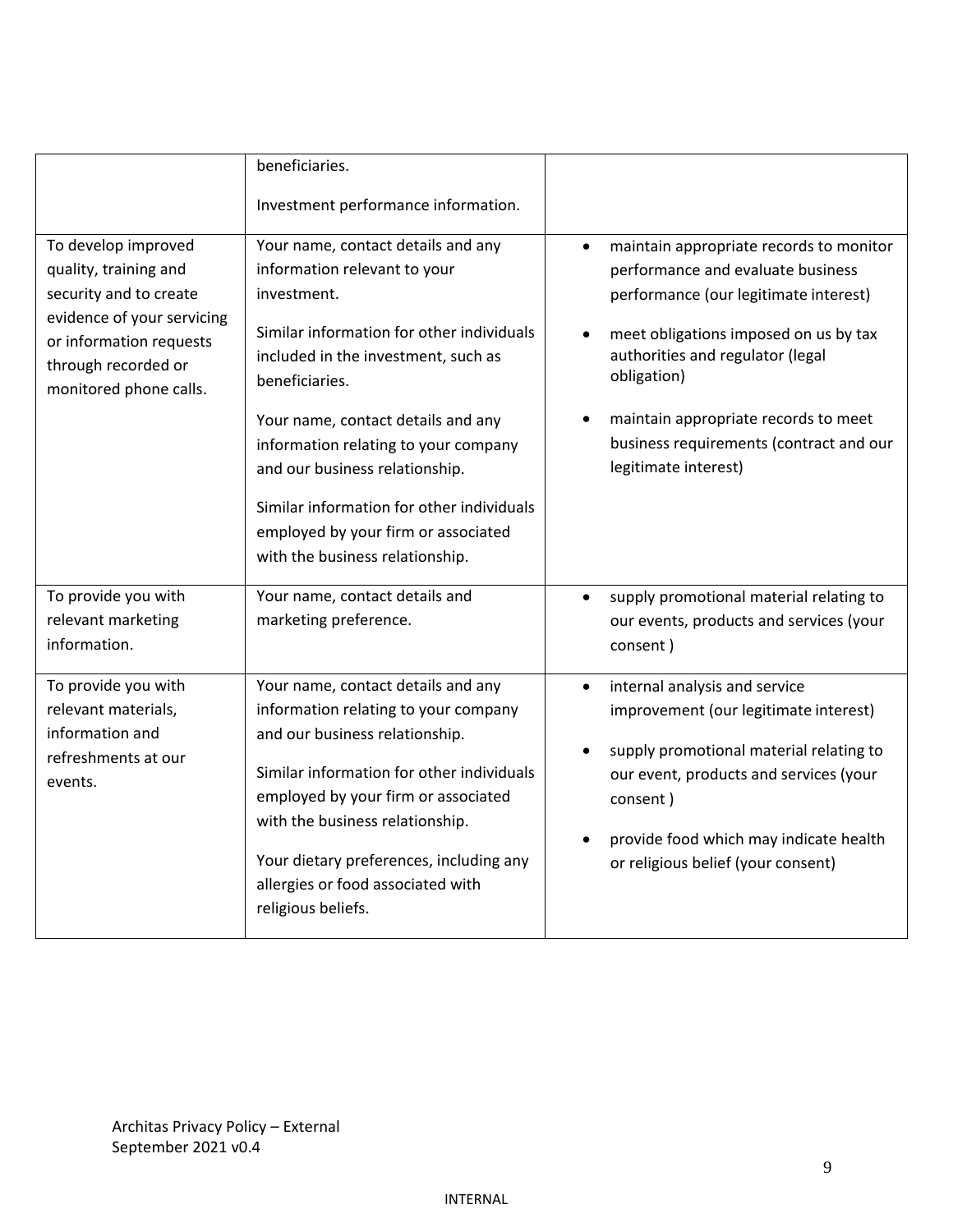## **Who do we share your personal information with?**

#### <span id="page-9-0"></span>**Disclosures within our group**

In order to provide our products and services your personal information is shared with other companies in the AXA Group. Your personal information might be shared for our general business administration or efficiency and accuracy purposes.

#### **Disclosures to third parties**

We also disclose your information to the third parties listed below for the purposes described in this Privacy Policy. This might include:

- Your relatives, powers of attorney, guardians acting on your behalf or other people or organisations associated with you such as your financial advisor or your lawyer
- Our third party investment product and service administrators
- Identity and Verification agencies
- Other services providers such as IT system suppliers, auditors, lawyers, marketing agencies, document management providers and tax advisers
- Law enforcement agencies, police or other relevant Government departments where reasonably necessary for financial crime and sanction prevention purposes
- Other parties in commercial relationships with Architas, including financial organisations and advisors

Disclosure of your personal information to a third party outside of the AXA Group will only be made where the third party has agreed to keep your information strictly confidential and shall only be used for the specific purpose for which we provide it to them.

We may also disclose your personal information to other third parties where:

- We are required or permitted to do so by law or by regulatory bodies such as where there is a court order, statutory obligation or Financial Conduct Authority/Central Bank of Ireland or Information Commissioners Office/Data Protection Commission request
- We believe that such disclosure is necessary in order to assist in the prevention or detection of any criminal action (including fraud) or is otherwise in the overriding public interest.

Some of the recipients set out above may be in countries outside of the EEA notably in (i) Switzerland, where AXA has a European Data Centre, and (ii) India, where some administration is undertaken.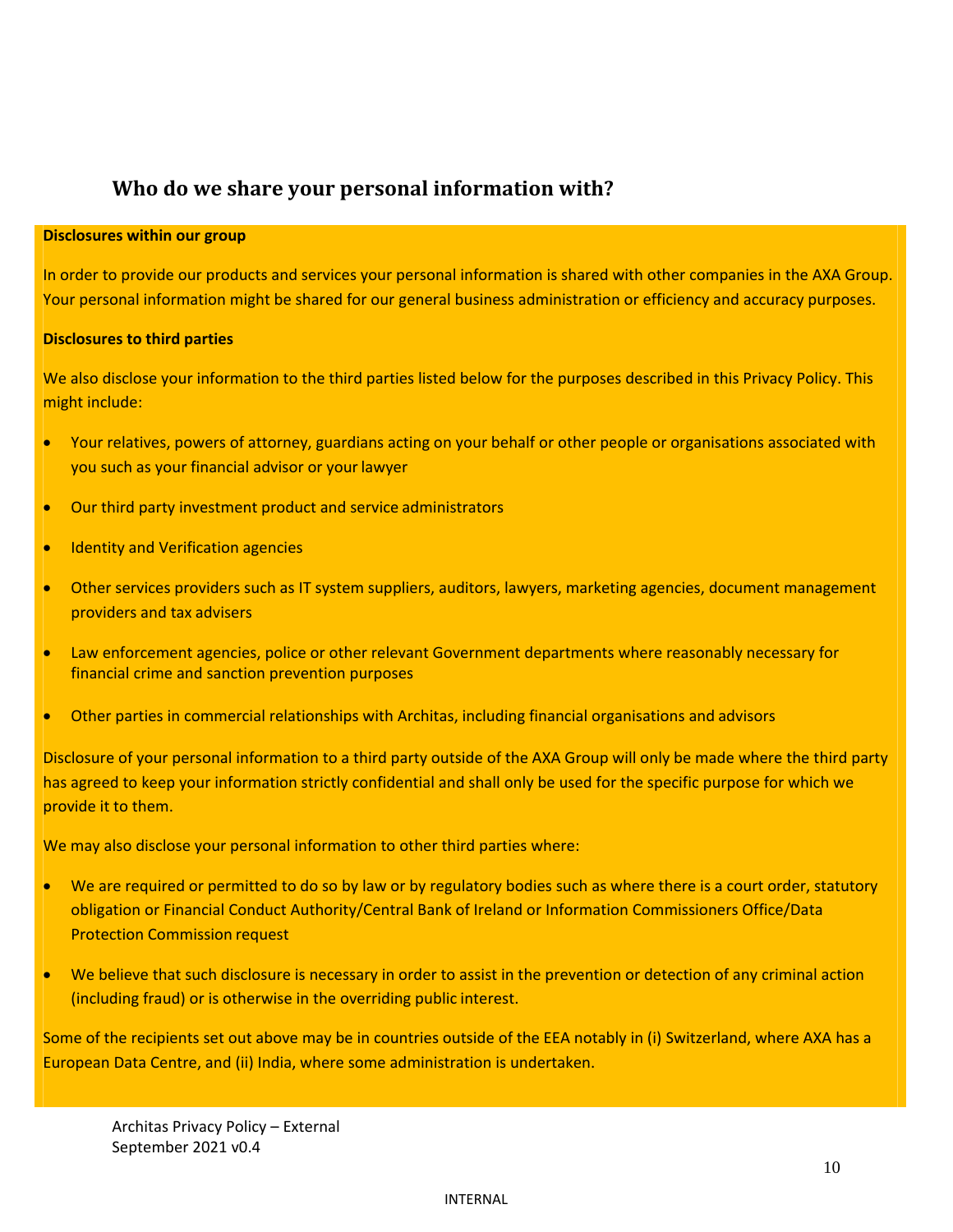Where we make a transfer of your personal information outside of the EEA we will take the required steps to ensure that your personal information is protected. Such steps may include placing the party we are transferring personal information to under contractual obligations to protect it to adequate standards.

## <span id="page-10-0"></span>**How long do we keep records for?**

We will only keep your personal information for as long as reasonably necessary to fulfil the relevant purposes set out in this Privacy Policy and in order to comply with our legal and regulatory obligations.

The time period we retain your personal information for will differ depending on the nature of the personal information and what we do with it. How long we keep personal information is primarily determined by our regulatory obligations.

We typically keep personal data used for your investment product for 7 years from the end of our relationship with you. In some cases where there may be a dispute or a legal action we may be required to keep personal information for longer.

## <span id="page-10-1"></span>**Your Rights**

You can ask us to do various things with your personal information. For example, at any time you can ask us for a copy of your personal information, ask us to correct mistakes, change the way we use your information, or even delete it. We'll either do what you've asked, or explain why we can't - usually because of a legal or regulatory issue. You have the following rights in relation to our use of your personal information.

#### **The right to access your personal information**

You are entitled to a copy of the personal information we hold about you and certain details of how we use it. There will not usually be a charge for dealing with these requests**.** Your personal information will usually be provided to you in writing, unless otherwise requested. Where you have made the request by electronic means the information will be provided to you by electronic means where possible.

#### **The right to rectification**

We take reasonable steps to ensure that the personal information we hold about you is accurate and complete. However, if you do not believe this is the case, please contact by using the details shown in your documentation and you can ask us to update or amend it.

#### **The right to erasure:**

In certain circumstances, you have the right to ask us to erase your personal information. For example, where the personal information we collected is no longer necessary for the original purpose or where you withdraw your consent. However, this will need to be balanced against other factors. For example,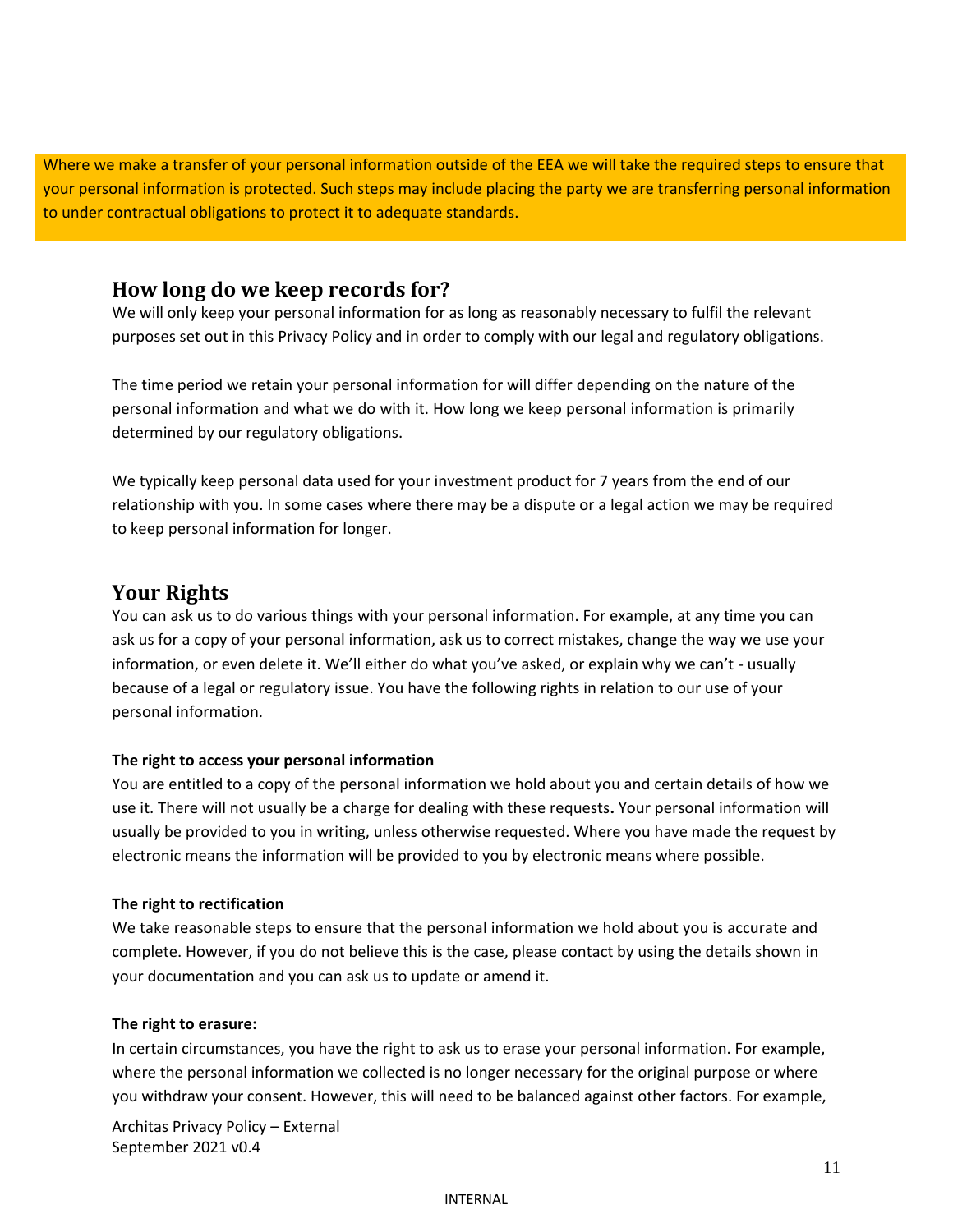according to the type of personal information we hold about you and why we have collected it, there may be some legal and regulatory obligations which mean we cannot comply with your request.

#### **Right to restriction of processing:**

In certain circumstances, you are entitled to ask us to stop using your personal information. For example, where you think that the personal information we hold about you may be inaccurate or where you think that we no longer need to process your personal information.

#### **Right to data portability:**

In certain circumstances, you have the right to ask that we transfer any personal information that you have provided to us to another third party of your choice. Once transferred, the other party will be responsible for looking after your personal information.

#### **Right to object to direct marketing:**

You can ask us to stop sending you marketing messages at any time.

#### **Right not to be subject to automated-decision making:**

We make certain decisions using automated systems, such as checking identity for financial crime purposes. You have the right to request that one of our employees makes that decision.

#### **The right to withdraw consent:**

For certain limited uses of your personal information, we will ask for your consent. Where we do this, you have the right to withdraw your consent to further use of your personal information.

#### **The right to lodge a complaint**

You have a right to complain to the ICO or DPC at any time if you object to the way in which we use your personal information. More information can be found on the Information Commissioner's Office website: <https://ico.org.uk/> and the Data Protection Commission's website: [https://www.dataprotection.ie.](https://www.dataprotection.ie./)

You can make any of the requests set out above using the contact details in this policy. Please note that in some cases we may not be able to comply with your request for reasons such as our own obligations to comply with other legal or regulatory requirements. However, we will always respond to any request you make and if we can't comply with your request, we will tell you why.

In some circumstances exercising some of these rights will mean we are unable to continue providing you with your investment or maintaining a business relationship with you.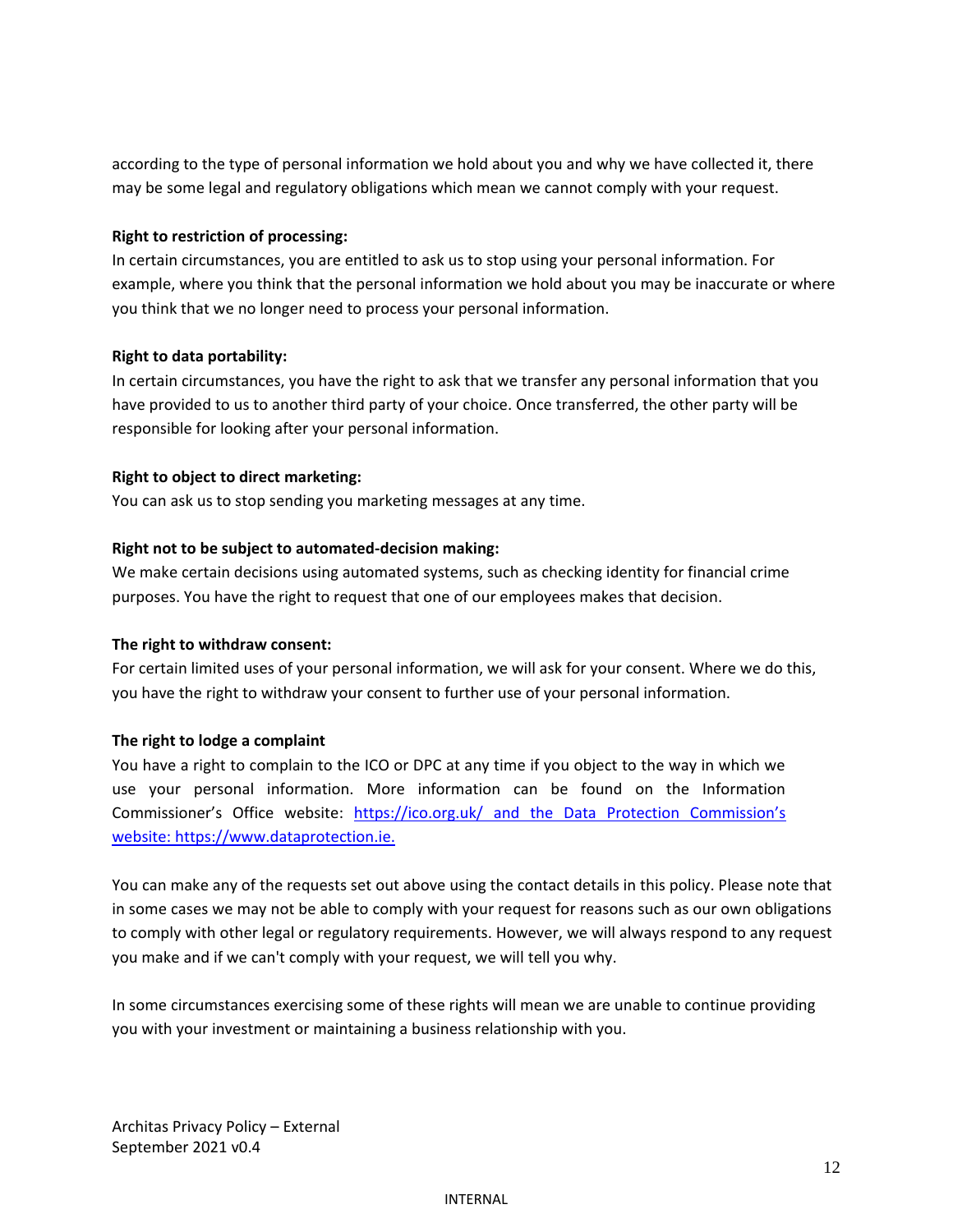## <span id="page-12-0"></span>**Marketing**

You are in control of how we use your information for marketing and we will only contact you if you have agreed that we can. In these circumstances we might use your information to tell you about products and services that could interest you.

We may share information within the AXA Group to inform you of other products and services that may be of interest to you, but we will only do this where you have provided your consent.

We are committed to only sending you marketing communications that you have clearly expressed an interest in receiving. If you wish to unsubscribe from any emails sent by us, you may do so at any time by following the unsubscribe instructions that appear in the email. Otherwise you can always contact us using the details set out in this policy to update your contact preferences. In such circumstances, we will continue to send you service related (non-marketing) communications where necessary.

From time to time we may run specific marketing campaigns through social media and digital advertising that you may see which are based on general demographics and interests. Individual personal information is not used for these campaigns. If you do not want to see any campaigns then you will need to adjust your preferences within social media settings and your cookie browsersettings.

## <span id="page-12-1"></span>**Contact Details of the Data Protection Officer**

If you wish to contact the AMMEL or Architas Limited Data Protection Officer the details are below:

## **(Ireland) AMMEL**

**The Data Protection Officer** Architas Multi-Manager Europe Limited 1 George's Quay Plaza Dublin 2.

Email address: [aoife.mcgee@architas.com](mailto:financialcrime.uk@architas.com)

## **(UK) Architas Limited**

**The Data Protection Officer** Architas Limited 20 Gracechurch Street London EC3V 0BG.

Email address: [chris.boylan@architas.com](mailto:chris.boylan@architas.com)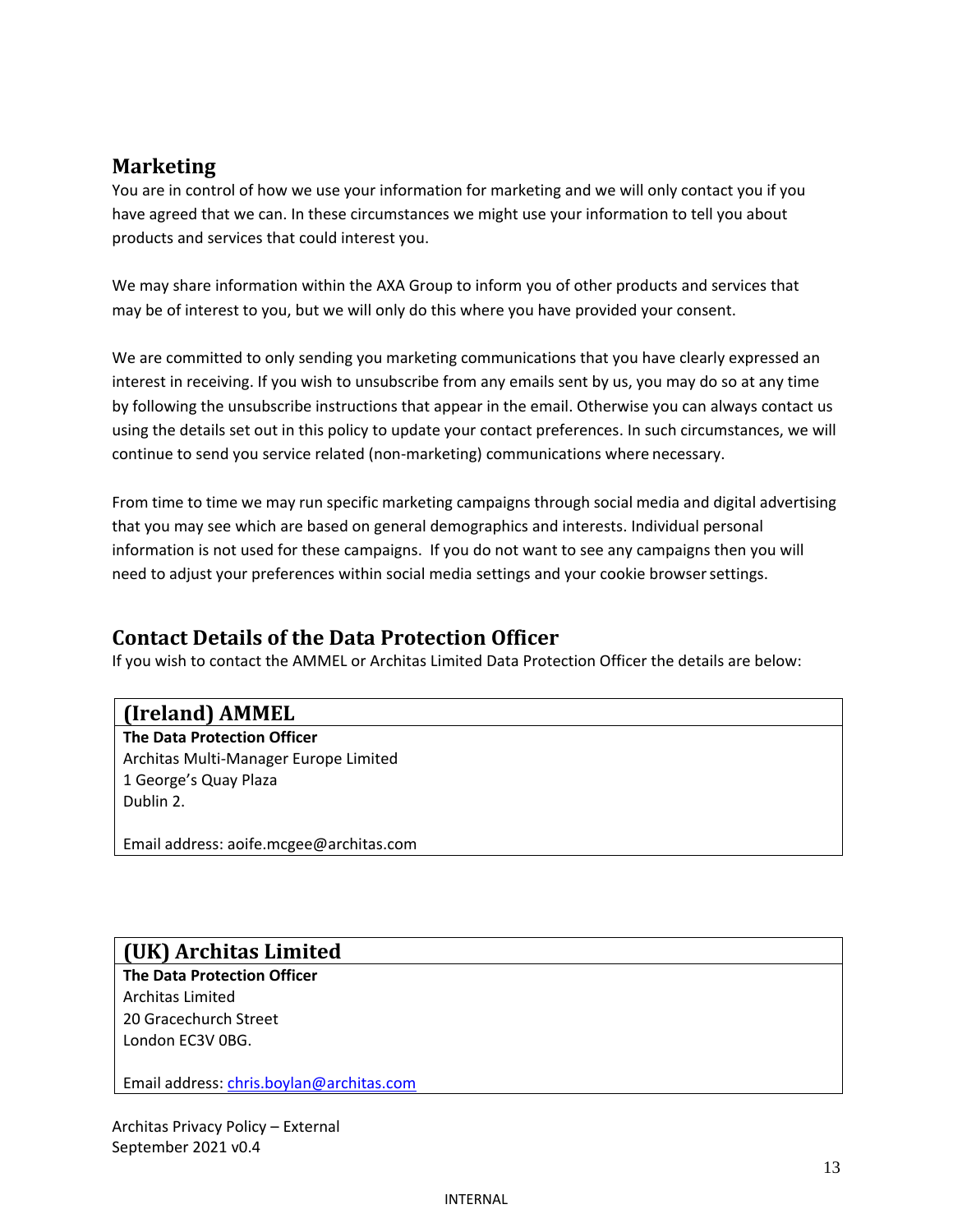If you would like to contact the UK's Information Commissioner's Officer or the Irish Data Protection Commission direct; please write to:

#### **Ireland:**

Data Protection Commission, 21 Fitzwilliam Square South, Dublin 2, D02 RD28

#### **UK:**

the Information Commissioner's Office, Wycliffe House, Water Lane, Wilmslow, Cheshire, SK9 5AF, Telephone: 0303 123 1113 (local rate) or 01625 545 745 if you prefer to use a national rate number [https://ico.org.uk/global/contact-us/email/](https://ico.org.uk/global/contact-us/email)

## <span id="page-13-0"></span>**Architas' data privacy declaration**

Your personal information can help us give you a better, more personalised service. But looking after that data is a big responsibility. We take our responsibilities seriously, so we've introduced internationally recognised data privacy rules to protect you. We keep your data safe, confidential and will never sell it. If you ask us to we will tell you exactly what information we have so you can be sure it's up-to-date and accurate.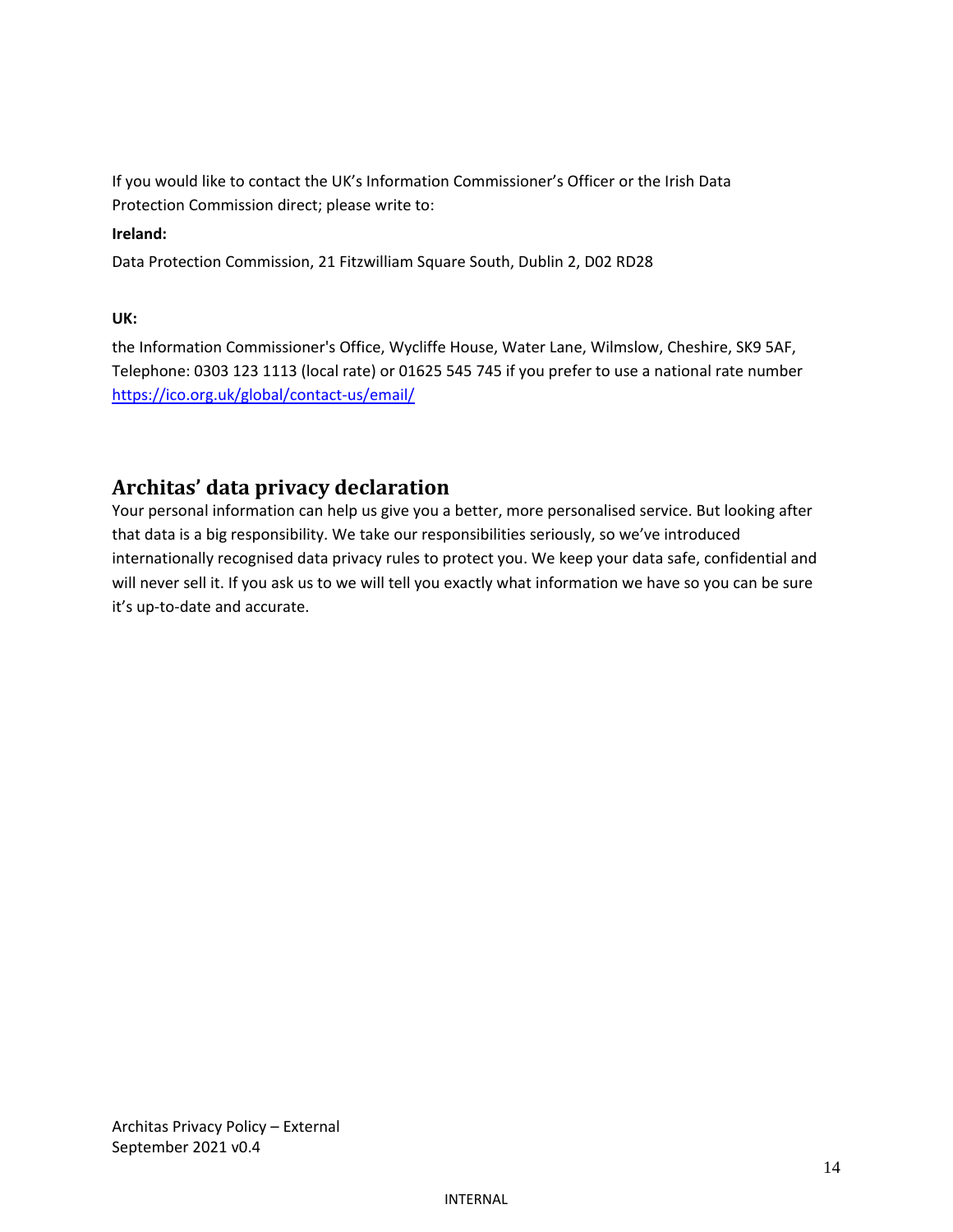#### **Our commitment to safeguard personal information**

We know that respecting the confidentiality of personal information is critical to preserving your trust. As a result we have developed security procedures and implemented a range of organisational and technical security measures designed to protect your personal information from unauthorized use or disclosure. We have a Data Privacy team at a global level and a network of [Data Privacy Officers](https://www.axa.com/en/about-us/faq) throughout our businesses to oversee data safety.

AXA is the first insurance group to have adopted [Binding Corporate Rules.](https://www.axa.com/en/about-us/cyber-data-privacy#tab=our-commitments) These rules represent an [internationally recognized standard](https://www.axa.com/en/about-us/cyber-data-privacy#tab=our-commitments) for protection of personal information and are an adequate safeguard for transferring your personal information to AXA Group companies outside the European Economic Area. They were approved by the French Data Protection Authority (CNIL) and [15 other EU](https://www.axa.com/en/about-us/cyber-data-privacy#tab=our-commitments) [Data Protection Authorities](http://www.axa.com/en/governance/data-privacy/our-commitments/faq/) including the UK's Information Commissioner's Office.

#### **Our commitment in respect of the use of personal information**

We collect your personal information and use it in compliance with data protection laws. We have in place procedures and contractual arrangements designed to ensure that all employees keep personal data confidential.

We view ourselves as custodians of any personal data supplied to us and do not sell it to third parties.

#### **Our commitment to dialogue and transparency**

As a leading international insurance group, we play a [proactive role in public policy and regulatory](https://www.axa.com/en/about-us/cyber-data-privacy#tab=our-commitments) [debates](http://www.axa.com/en/governance/data-privacy/our-commitments/faq/) around personal information protection.

These are our continuing commitments to you. We will keep pace with future developments surrounding data privacy to adapt them to your evolving needs.

## **Version Control**

| <b>Version</b> | <b>Date</b> | <b>Policy Owner</b> | <b>Approved By</b> |
|----------------|-------------|---------------------|--------------------|
| 0.1            | May 2018    | Jason Wyatt         | <b>Risk</b>        |
|                |             |                     | Committee          |
|                |             |                     | <b>June 2018</b>   |
| 0.2            | May 2019    | Jason Wyatt         | N/A                |
| 0.3            | March 2020  | Jason Wyatt         | N/A                |
| 0.4            | September   | Aoife McGee         | AMMEL              |
|                | 2021        |                     | Management         |
|                |             |                     | Committee          |